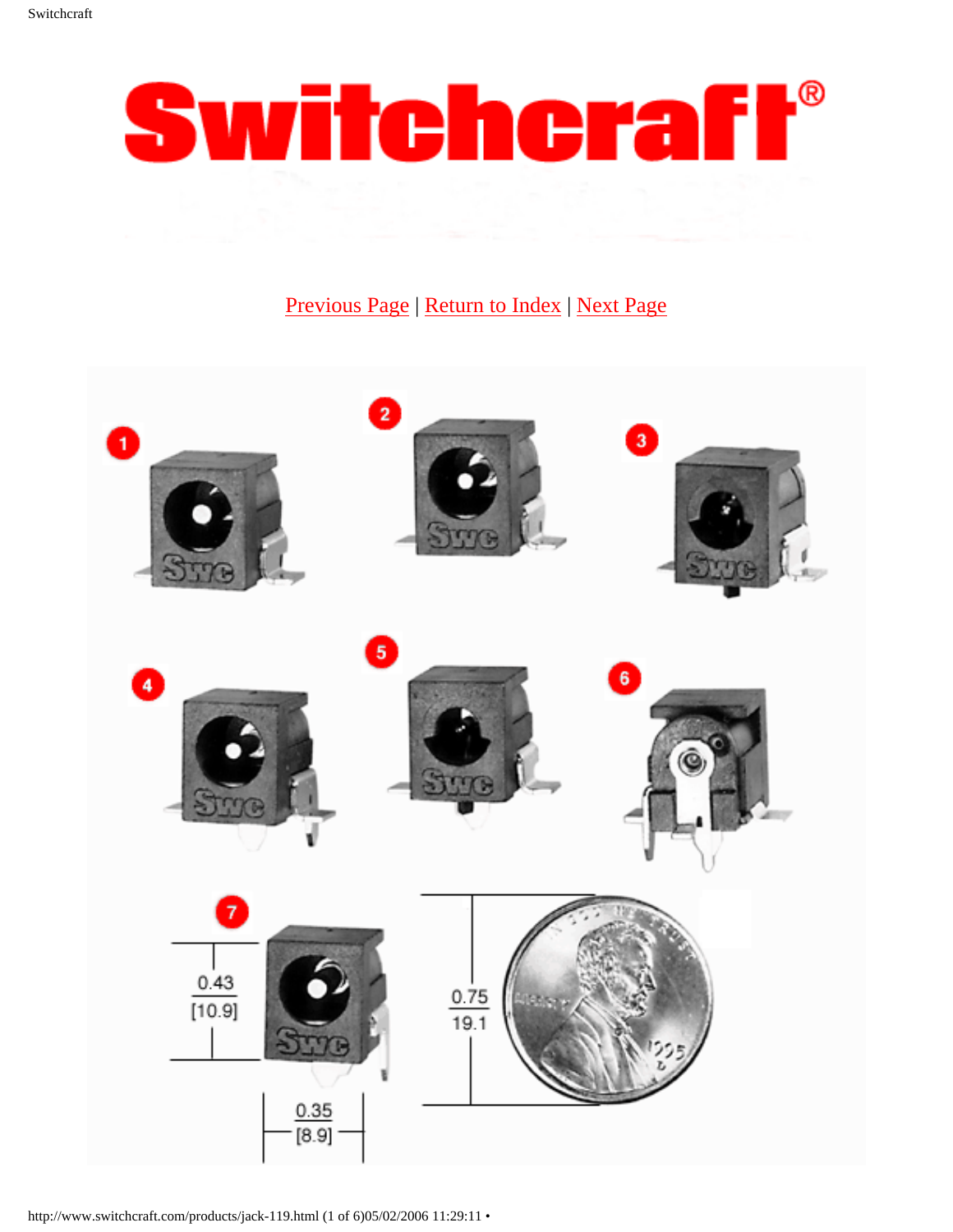# **RIGHT ANGLE MINIATURE POWER JACKS**

#### **Shown above:**

- **1. RASM 712**
- **2. RASM 722**
- **3. RASM 732P**
- **4. RASH 722**
- **5. RASH 732P (Front)**
- **6. RASH 732 (Back)**
- **7. RAPC 712**

# **Also available, but not shown, are the RASH 712, RAPC 722 and RAPC 732.**

click below to download customer drawings (you will need to have Adobe Acrobat installed on your system to do this)

- 1. [RASM 712](http://www.switchcraft.com/products/pdf_files/rasm712_cd.pdf)
- 2. [RASM 712P](http://www.switchcraft.com/products/pdf_files/rasm712p_cd.pdf)
- 3. [RASM 722](http://www.switchcraft.com/products/pdf_files/rasm722_cd.pdf)
- 4. [RASM 722P](http://www.switchcraft.com/products/pdf_files/rasm722p_cd.pdf)
- 5. [RASM 732](http://www.switchcraft.com/products/pdf_files/rasm732_cd.pdf)
- 6. [RASM 732P](http://www.switchcraft.com/products/pdf_files/rasm732p_cd.pdf)
- 7. [RASH 712](http://www.switchcraft.com/products/pdf_files/rash712_cd.pdf)
- 8. [RASH 712P](http://www.switchcraft.com/products/pdf_files/rash712p_cd.pdf)
- 9. [RASH 722](http://www.switchcraft.com/products/pdf_files/rash722_cd.pdf)
- 10. [RASH 722P](http://www.switchcraft.com/products/pdf_files/rash722p_cd.pdf)
- 11. [RASH 732](http://www.switchcraft.com/products/pdf_files/rash732_cd.pdf)
- 12. [RASH 732P](http://www.switchcraft.com/products/pdf_files/rash732p_cd.pdf)
- 13. [RAPC 712](http://www.switchcraft.com/products/pdf_files/rapc712_cd.pdf)
- 14. [RAPC 722](http://www.switchcraft.com/products/pdf_files/rapc722_cd.pdf)
- 15. [RAPC 732](http://www.switchcraft.com/products/pdf_files/rapc732_cd.pdf)



# **FEATURES AND BENEFITS**

\* 2-conductor jack.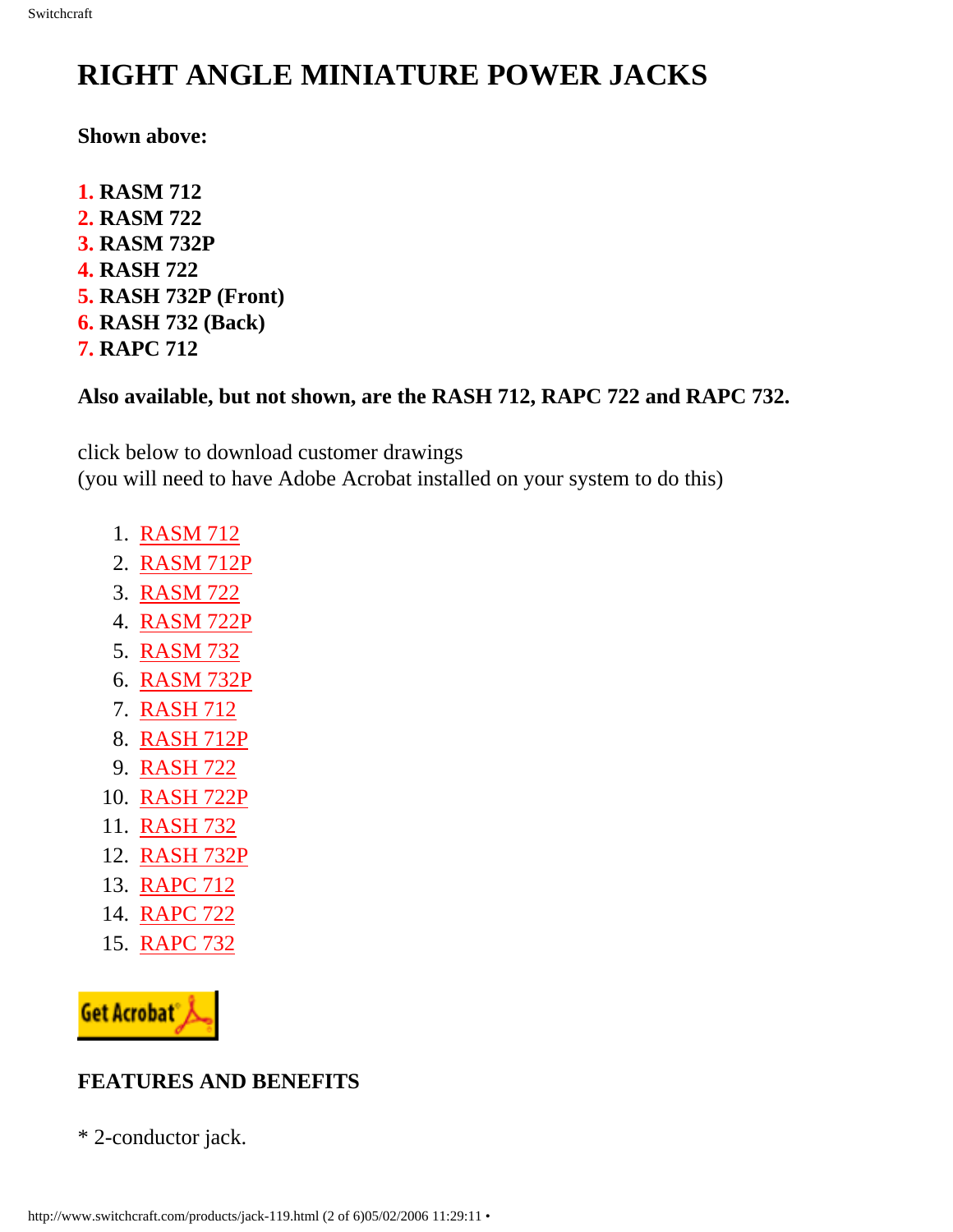\* Right-angle power jack for PC mounting.

\* Three center conductor pin diameters: .100", .080", and .050".

\* Three termination styles, through hole, surface mount and hybrid (combination through hole and surface mount) which allows use of universal PC board.

\* Heat resistant materials for high temperature soldering.

\* Flat top aids automatic placement on PC boards.

\* Sleeve/shunt spring functions as a built-in switch (eg. permits automatic switchover from AC to DC when plug is inserted or withdrawn).

\* Also available with optional post which secures the jack to the PC board during insertion and withdrawal.

# **APPLICATIONS**

- \* DC-powered hand held instrumentation
- \* Portable computers
- \* Cellular/portable phones
- \* Battery chargers

\* External low voltage power supplies for instrumentation and more.

# **SPECIFICATIONS**

### **MATERIALS**

**Housing:** High grade thermoplastic UL 94V-O

**Center Pin:** Brass, nickel-plated

|  | <b>Part Number</b> | <b>Materials</b> |
|--|--------------------|------------------|
|  |                    |                  |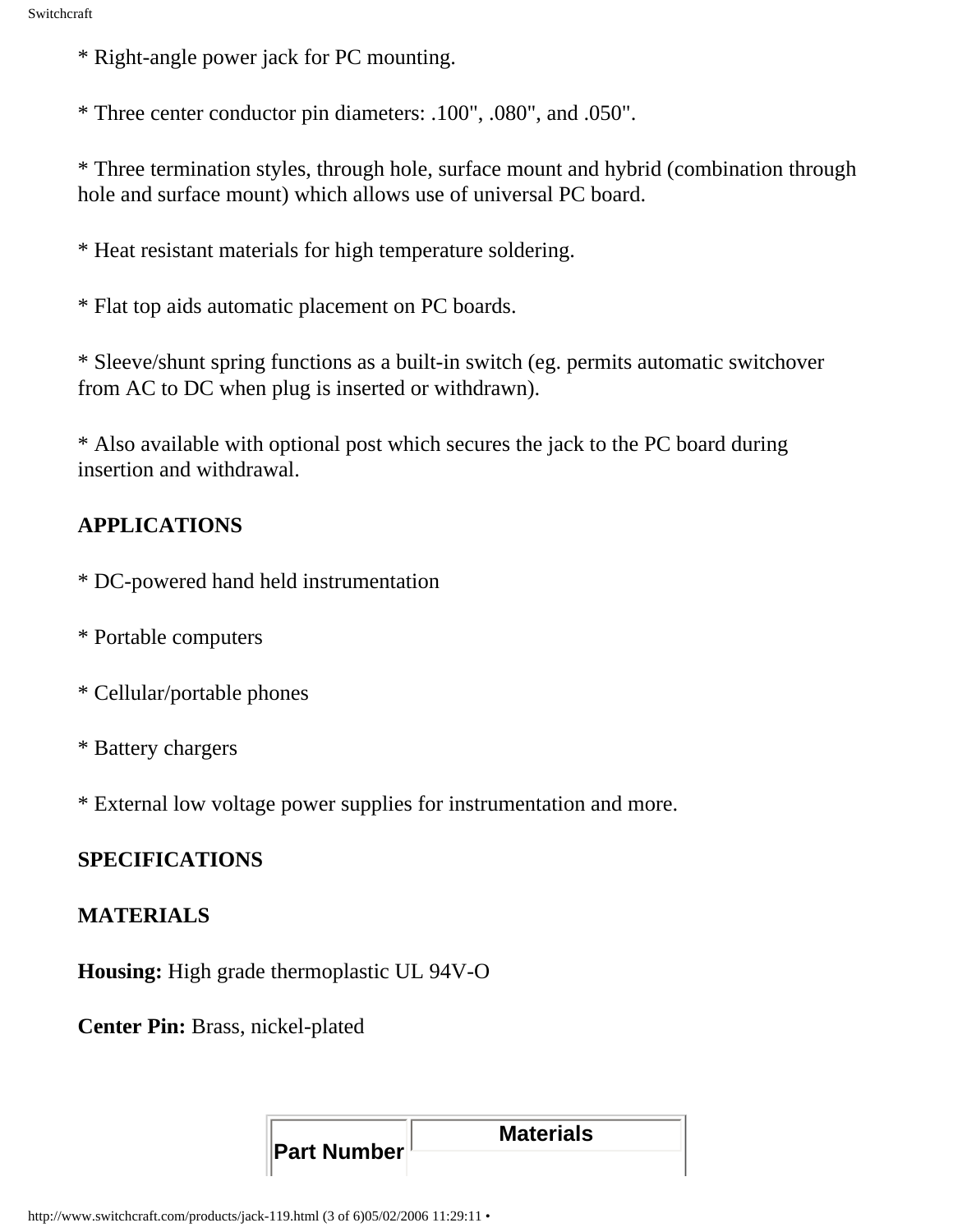|                                                                                            | <b>Terminals</b>            | <b>Spring</b>                          |
|--------------------------------------------------------------------------------------------|-----------------------------|----------------------------------------|
| RAPC712<br>RAPC722<br>RAPC732                                                              | Brass,<br>silver-plated     | Copper-<br>alloy,<br>silver-plated     |
| <b>RASM712</b><br><b>RASM722</b><br><b>RASM732</b><br><b>RASH712</b><br>RASH722<br>RASH732 | Brass,<br>solder-<br>plated | Copper-<br>alloy,<br>solder-<br>plated |

## **MECHANICAL**

**Life: 5,000 cycles minimum**

**Insertion Force: 5 lb. maximum** 

## **Withdrawal Force: 0.5 lb. minimum**

### **ELECTRICAL**

**Contact Resistance: 30 milliohms maximum**

**Insulation Resistance: 30 megohms @ 100V DC**

**Dielectric Withstanding Voltage: 250V AC for 1 minute**

**Current (carrying): 5 A**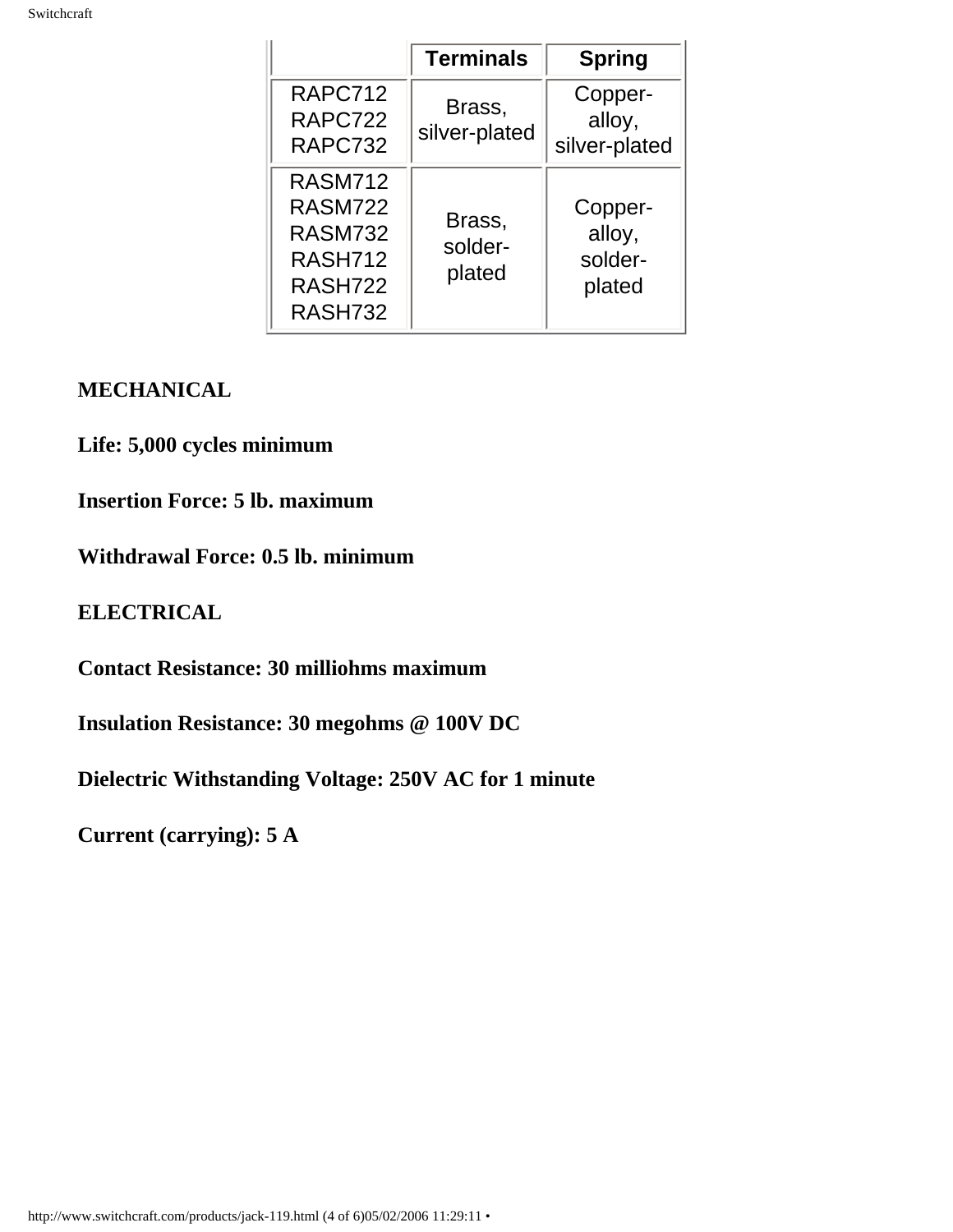

| <b>Right Angle Power</b><br><b>Jacks</b>    | Pin<br><b>Size</b> | <b>Typical Mating Plug</b>                                                   |
|---------------------------------------------|--------------------|------------------------------------------------------------------------------|
| RAPC712<br><b>RASH712</b><br><b>RASM712</b> | .100"              | 760 Black Handle<br>765 Red Handle<br>*ST765 or RA765 for molded<br>cables   |
| RAPC722<br>RASH722<br><b>RASM722</b>        | .080"              | S760 Black Handle<br>S765 Red Handle<br>*ST760 or RA760 for molded<br>cables |
| RAPC732<br><b>RASH732</b><br><b>RASM732</b> | .050"              | 860 Black Handle<br>865 Red Handle                                           |

**See Engineering Design Guide for other power jacks and plugs. \* Special order only, contact Switchcraft. ± Contact Factory.**

**[Previous Page](http://www.switchcraft.com/products/536.html) | [Return to Index](http://www.switchcraft.com/products/jack-search.html) | [Next Page](http://www.switchcraft.com/products/547.html)**

**To search a category please click on the corresponding icon:**



http://www.switchcraft.com/products/jack-119.html (5 of 6)05/02/2006 11:29:11 •